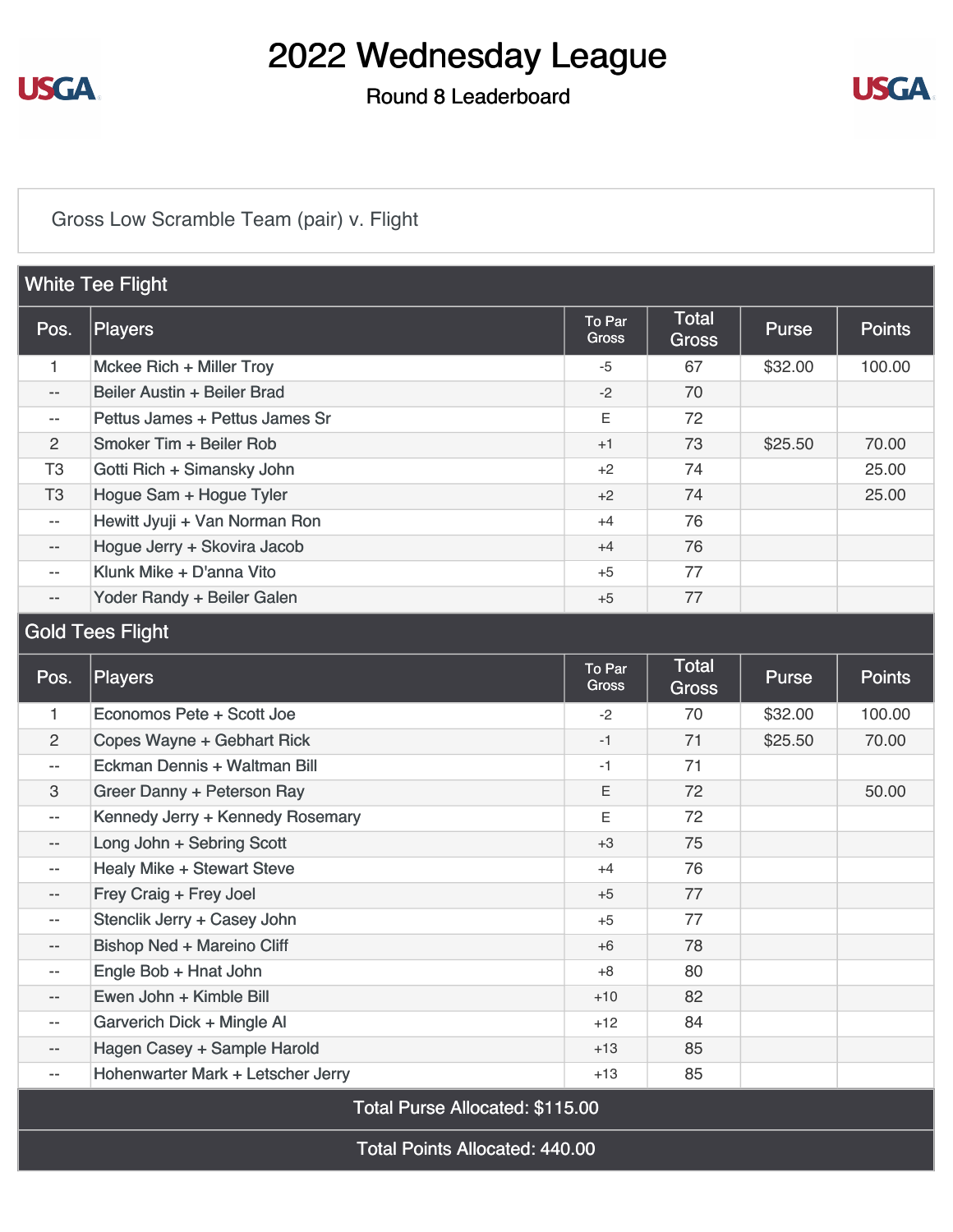

#### Round 8 Leaderboard



### [Net Low Scramble Team \(pair\) v. Flight](https://static.golfgenius.com/v2tournaments/8505838268116392859?called_from=&round_index=8)

| <b>White Tee Flight</b>  |                                |                      |                            |              |               |
|--------------------------|--------------------------------|----------------------|----------------------------|--------------|---------------|
| Pos.                     | Players                        | To Par<br><b>Net</b> | <b>Total</b><br><b>Net</b> | <b>Purse</b> | <b>Points</b> |
| $- -$                    | Mckee Rich + Miller Troy       | $-10$                | 62                         |              |               |
| T1                       | Beiler Austin + Beiler Brad    | $-7$                 | 65                         | \$28.75      | 85.00         |
| T1                       | Pettus James + Pettus James Sr | $-7$                 | 65                         | \$28.75      | 85.00         |
| $- -$                    | Smoker Tim + Beiler Rob        | $-6$                 | 66                         |              |               |
| 3                        | Hewitt Jyuji + Van Norman Ron  | $-5$                 | 67                         |              | 50.00         |
| $- -$                    | Hogue Sam + Hogue Tyler        | $-4$                 | 68                         |              |               |
| $\overline{\phantom{m}}$ | Gotti Rich + Simansky John     | $-3$                 | 69                         |              |               |
| <b>T4</b>                | Hogue Jerry + Skovira Jacob    | $-2$                 | 70                         |              | 10.00         |
| T4                       | Yoder Randy + Beiler Galen     | $-2$                 | 70                         |              | 10.00         |
| 6                        | Klunk Mike + D'anna Vito       | $+1$                 | 73                         |              | 10.00         |
| Cold Tope Elight         |                                |                      |                            |              |               |

#### Gold Tees Flight

| Pos.                     | Players                           | To Par<br><b>Net</b> | <b>Total</b><br><b>Net</b> | <b>Purse</b> | <b>Points</b> |
|--------------------------|-----------------------------------|----------------------|----------------------------|--------------|---------------|
| 1                        | Kennedy Jerry + Kennedy Rosemary  | -8                   | 64                         | \$32.00      | 100.00        |
| 2                        | Eckman Dennis + Waltman Bill      | $-7$                 | 65                         | \$25.50      | 70.00         |
| 3                        | <b>Bishop Ned + Mareino Cliff</b> | $-5$                 | 67                         |              | 50.00         |
| $\overline{\phantom{a}}$ | Economos Pete + Scott Joe         | $-5$                 | 67                         |              |               |
| $- -$                    | Greer Danny + Peterson Ray        | $-4$                 | 68                         |              |               |
| 4                        | Long John + Sebring Scott         | $-4$                 | 68                         |              | 10.00         |
| $\qquad \qquad -$        | Copes Wayne + Gebhart Rick        | $-3$                 | 69                         |              |               |
| 5                        | Stenclik Jerry + Casey John       | $-3$                 | 69                         |              | 10.00         |
| 6                        | Frey Craig + Frey Joel            | $-2$                 | 70                         |              | 10.00         |
| 7                        | <b>Healy Mike + Stewart Steve</b> | $-1$                 | 71                         |              | 10.00         |
| 8                        | Engle Bob + Hnat John             | Ε                    | 72                         |              | 10.00         |
| 9                        | Ewen John + Kimble Bill           | $+1$                 | 73                         |              | 10.00         |
| 10                       | Garverich Dick + Mingle Al        | $+2$                 | 74                         |              | 10.00         |
| 11                       | Hohenwarter Mark + Letscher Jerry | $+3$                 | 75                         |              | 10.00         |
| 12 <sup>2</sup>          | Hagen Casey + Sample Harold       | $+6$                 | 78                         |              | 10.00         |

Total Purse Allocated: \$115.00

Total Points Allocated: 560.00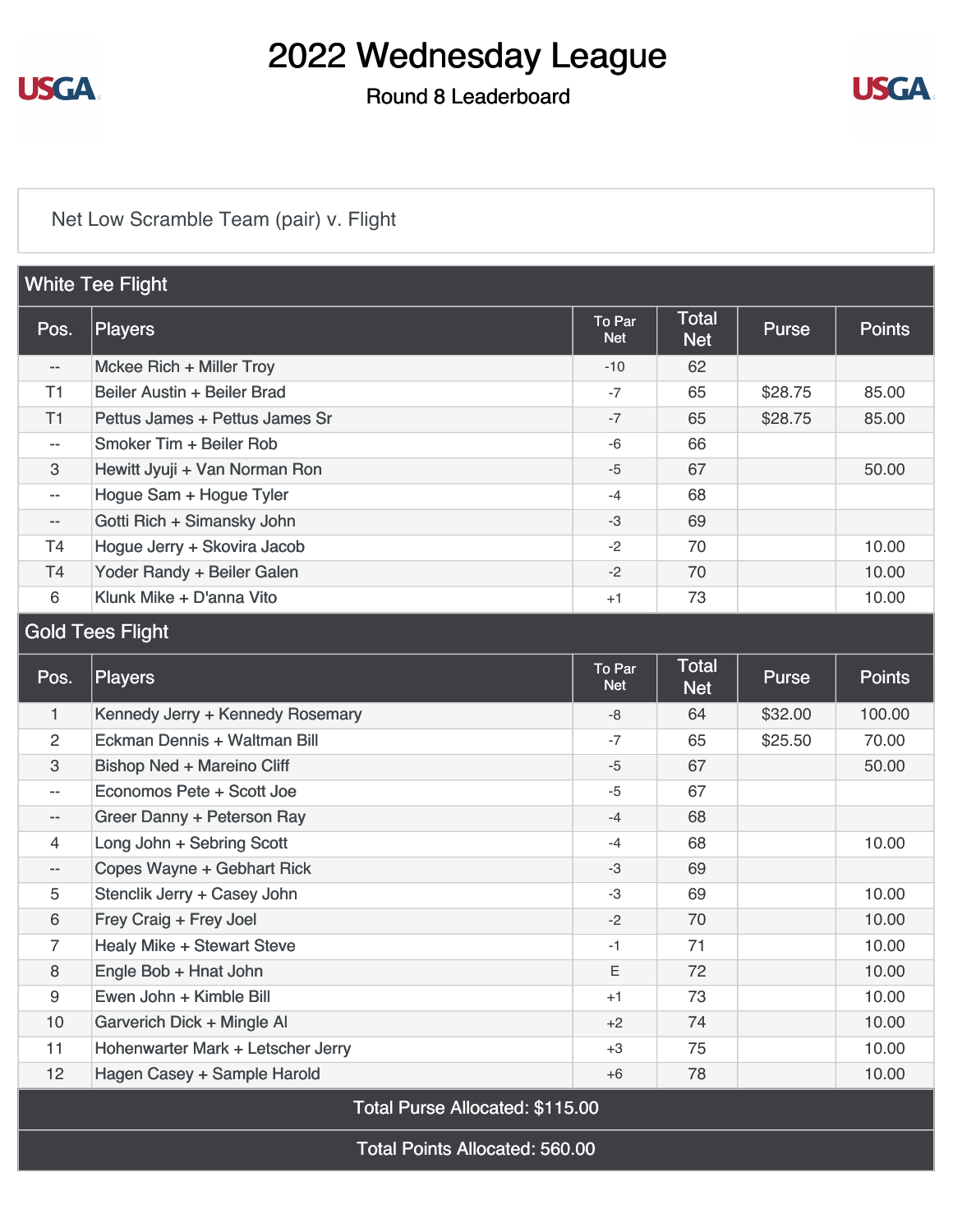

#### Round 8 Leaderboard



[Net Skins - Net Skins](https://static.golfgenius.com/v2tournaments/8507978929779268580?called_from=&round_index=8)

| Players                        | <b>Skins</b> | <b>Purse</b> | <b>Details</b>          |
|--------------------------------|--------------|--------------|-------------------------|
| $Mckee Rich + Miller Troy$     |              | \$84.00      | Birdie on 5, Eagle on 7 |
| Pettus James + Pettus James Sr |              | \$42.00      | Eagle on 12             |

Total Purse Allocated: \$126.00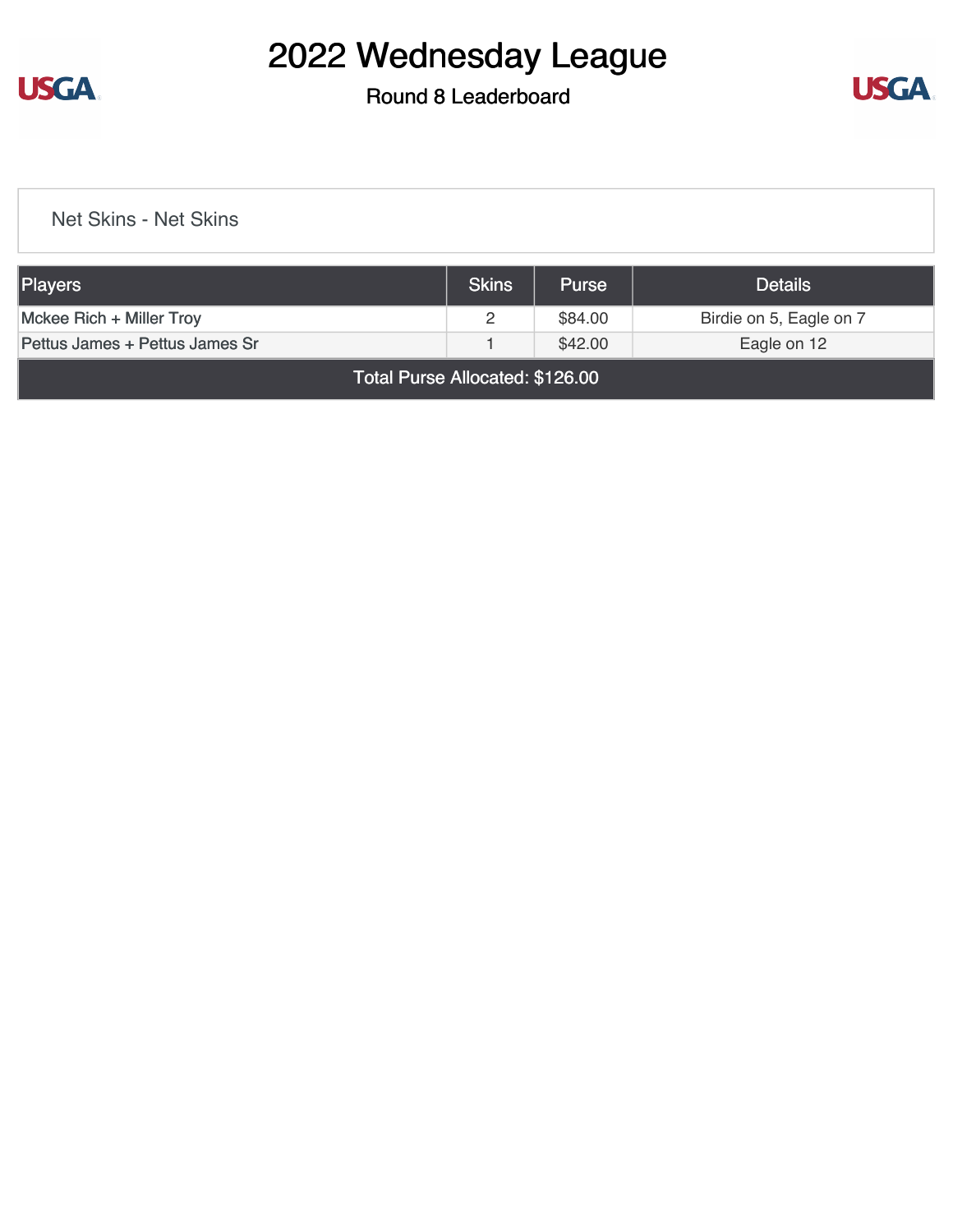

### Round 8 Leaderboard



#### [Gross Skins - Gross Skins](https://static.golfgenius.com/v2tournaments/8507979914736065509?called_from=&round_index=8)

| Players                        | <b>Skins</b> | <b>Purse</b> | <b>Details</b>                        |
|--------------------------------|--------------|--------------|---------------------------------------|
| Mckee Rich + Miller Troy       | 3            | \$33.75      | Birdie on 1, Birdie on 5, Birdie on 7 |
| Gotti Rich + Simansky John     |              | \$11.25      | Birdie on 16                          |
| Pettus James + Pettus James Sr |              | \$11.25      | Birdie on 12                          |
| Hogue Jerry + Skovira Jacob    |              | \$11.25      | Birdie on 10                          |
| Smoker Tim + Beiler Rob        |              | \$11.25      | Birdie on 4                           |
| Beiler Austin + Beiler Brad    |              | \$11.25      | Birdie on 8                           |

Total Purse Allocated: \$90.00